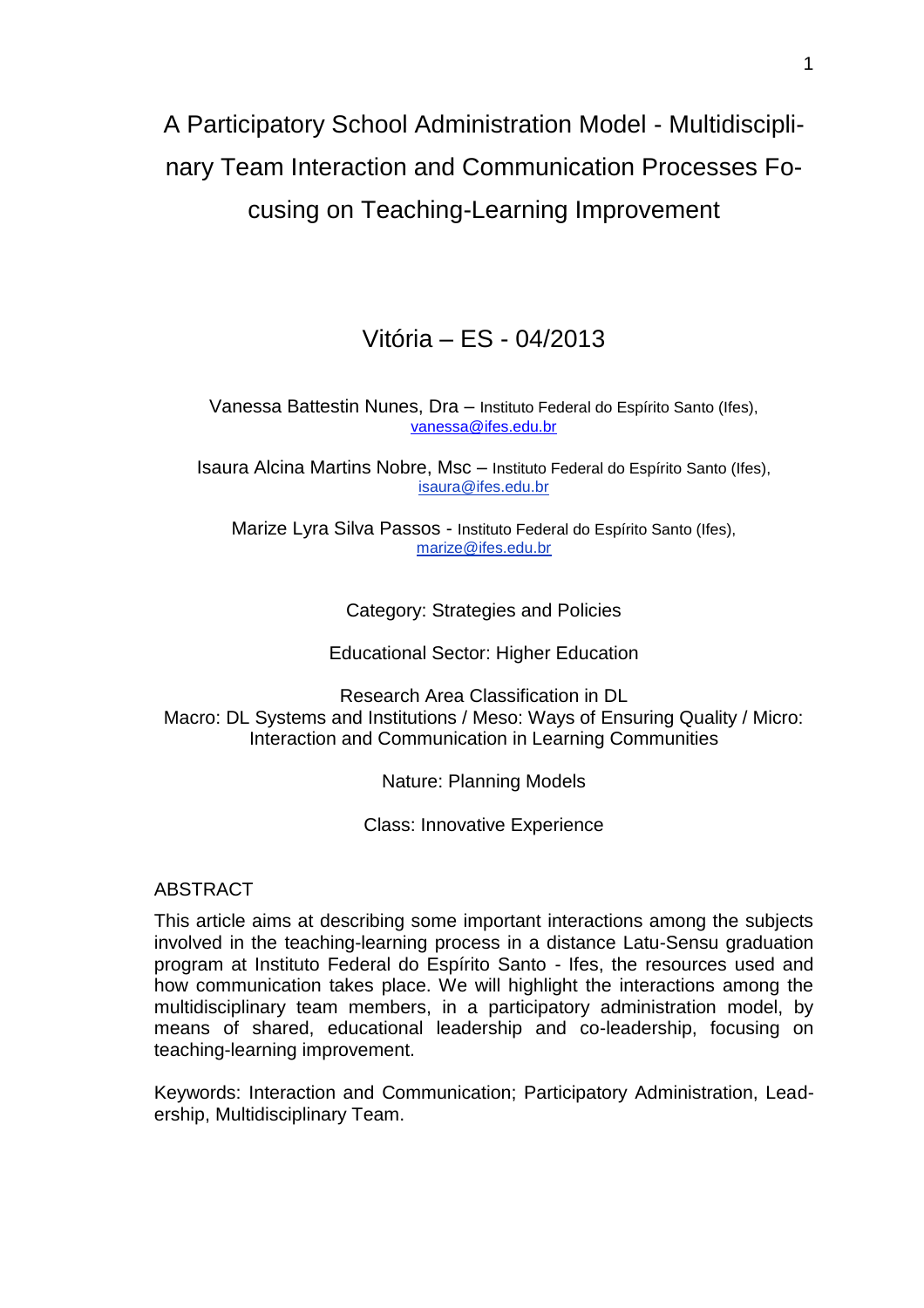#### 1. Introduction

 In Distance Learning (DL) the course team, teachers, tutors and students are, most of the time, in different places and time, which makes the teaching-learning process more complex. Nevertheless, Moore and Kearslay point out that the major problem is not one of physical distance, but of transactional distance, defined by those authors as:

> [...] the understanding and communication hiatus between teachers and students, caused by the geographical distance that needs to be overcome by means of differentiating procedures in instructional elaboration and facilitation of interaction.<sup>[1]</sup>

One way to reduce interactional distance is by increasing the amount of dialogue and interactions. Many are the subjects involved in the teachinglearning process and thus, so that communication between students and tutorteachers is optimized, interaction among the remaining members of the team must also be planned and executed.

However, as Mattar mentioned $^{[2]}$ , a major problem in DL institutions when it comes to interactions is that they stop there. That is, they build a model that emphasizes the "who" in the interaction, leaving aside the "what". Or, in other words, they concentrate on the subjects who interact but do not define the nature and objective of these interactions. We should add here that, besides defining the "who" and the "what", we must also define the "how".

Also, it is worth adding that, in order for this aim to be achieved, it is important that the institution and, above all, the course management team work in accordance with the principles of participatory administration, in shared, educational leadership and co-leadership. As Lück highlights:

> In addition to the control, which greatly aims at guaranteeing basic standards of performance, it is necessary to stimulate reaching bigger, broader, newer and more advanced results. Therefore, when performing control practices, it is of fundamental importance to associate them to dialogue, feedback, guidance and self-reflection, as means of inspiration and awareness [...].<sup>[3]</sup>

This way, this article aims at describing some important interaction and communication intercourses in the multidisciplinary team in charge of the distance Latu Sensu graduate course in Computers in Education (CE), highlighting its objectives, the main technological resources used and the subjects involved, in a model of shared, educational leadership and coleadership.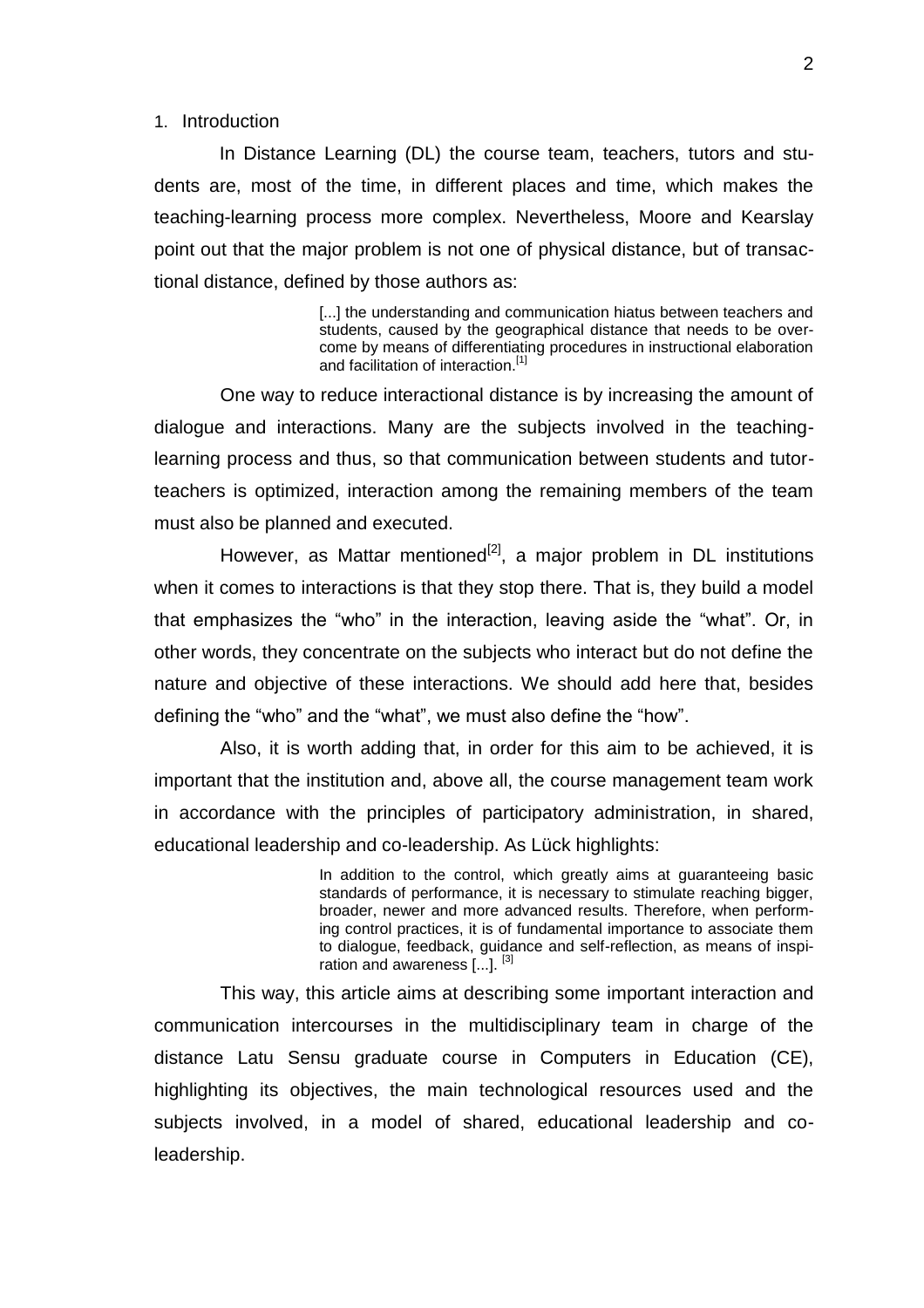#### 2. Course Multidisciplinary Team and Some Interactions

In the model of distance education in the CE course, we have as participants in the process, among others, the following professionals: course coordinator; tutor coordinator; pedagogue; proofreaders; instructional designer; term paper coordinator; content and formation teachers; distance and on-campus tutors; term paper advisors and, of course, the student, the focal point of all the process. These will be described in the following paragraphs.

The coordination team is responsible for planning and executing the course, and is formed by the course coordinator, tutor coordinator, pedagogue, instructional designer and term paper coordinator.

Content teachers are responsible for planning and preparing contents and for virtual classes in the virtual learning environment (VLE), while formation teachers are responsible for managing the subjects, adapting activities and assessment. In the CE course, these roles are usually played by the same person.

On-campus tutors and distance tutors interact directly with the students. While on-campus tutors meet in person for on-campus support to answer general questions related to the course, methodology and tools used, distance tutors are responsible for guiding them in their studies, besides assessing and answering questions related to the subject making use of the virtual learning environment (VLE) Moodle.

#### 3. Resources for Interaction and Communication Support

The main tools used as support to synchronous communication are: chat, activity which can be made available in any Moodle virtual class; web conferences, made available by RNP; communication tools available in the web, such as Skype. Besides, synchronous moments are offered making use of traditional mechanisms, such as face-to-face meetings and phone calls. As for asynchronous moments, the following resources are used: messaging and forums, available in Moodle virtual classes, besides the use of email, which is not encouraged by the team when it comes to the mediation process between tutors and students, because these records may serve as a basis for analysis of the difficulties and learning evolution of these students.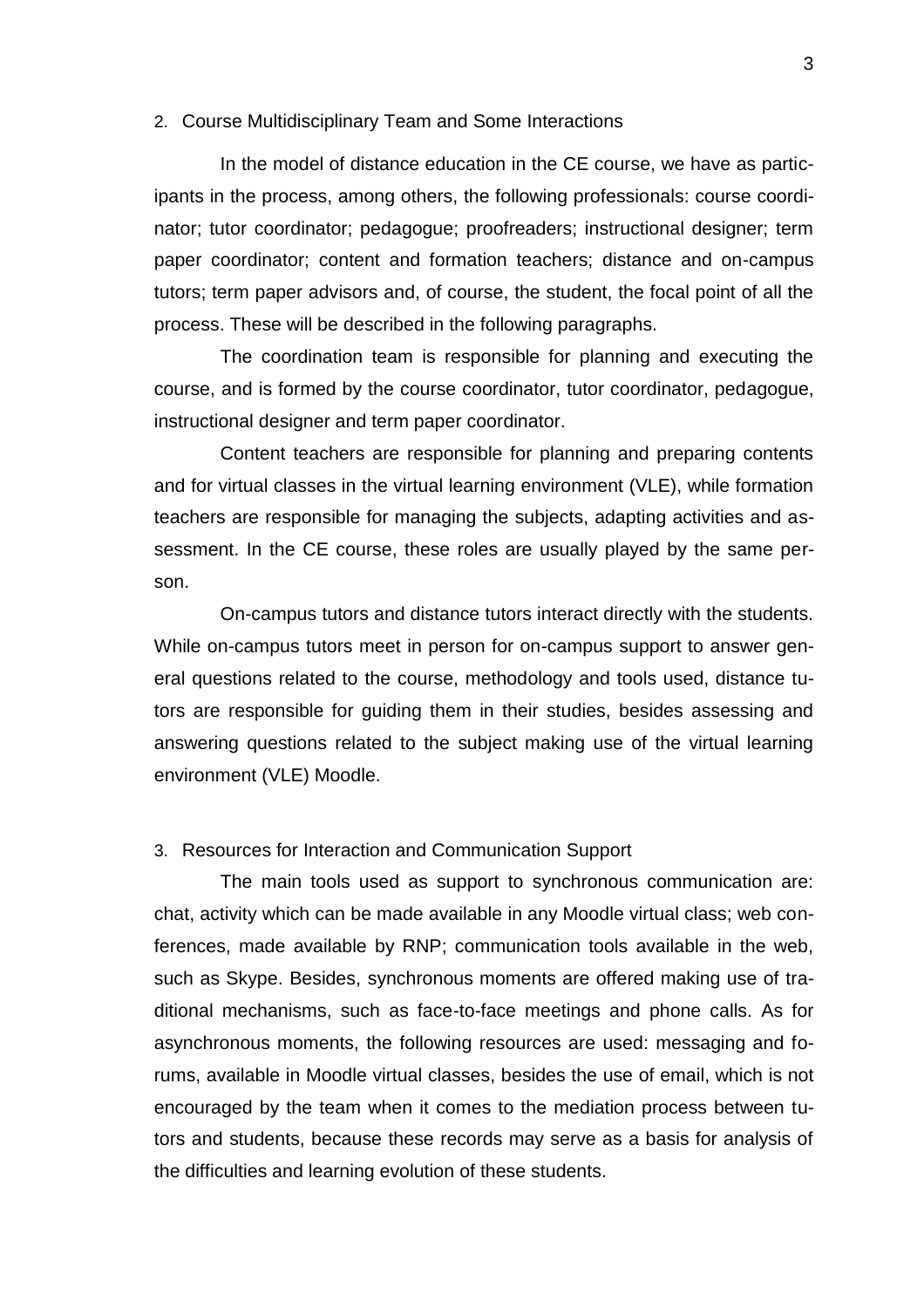In addition to these tools, we have the great support of virtual classrooms, which serve as the meeting point among the many subjects. The main classrooms in the structure of the course are: the discipline virtual classrooms, the room for management and communication among all course team members (team coordination room) and the room for communication between the course coordination team and students (student coordination room).

#### 4. Interaction and Communication Process

Besides the interactions already mentioned by many authors in the literature, other important interactions have not been well discussed yet. Given the relevance of these other interactions and communication, we will aim at describing them as they occur among the subjects in the CE course.

#### 4.1. Interactions among the Coordination Team subjects

In the CE course communication occurs primarily by means of weekly in-person meetings, which reinforce co-leadership in the course, with the sharing of information and collective decision-making. This communication also occurs by email or telephone, such as for making the agenda for meetings, minutes availability, referrals and even simple or emergence troubleshooting.

In order to send messages to multidisciplinary team members and general community, we make use of an specific course email account, which is accessible by all the course coordination team members. That makes it possible for everyone to be aware of what happens in the course and also for any member of the team to read or send emails using this account. As mentioned by Lück, on co-leadership, "the spaces left empty by one person may be legitimately occupied by another" <sup>[3]</sup>.

Another tool which is very much used is Google Drive, a cloud storage system maintained by Google and which allows us to keep a file repository, as well as shared editing, by coordination team members, of texts, spreadsheets, presentations, etc.

Every document worth sharing with the team is made available in the virtual room - "Team Coordination Room"<sup>[4]</sup>.

This coordination team behavior, in co-leadership, is positively noticed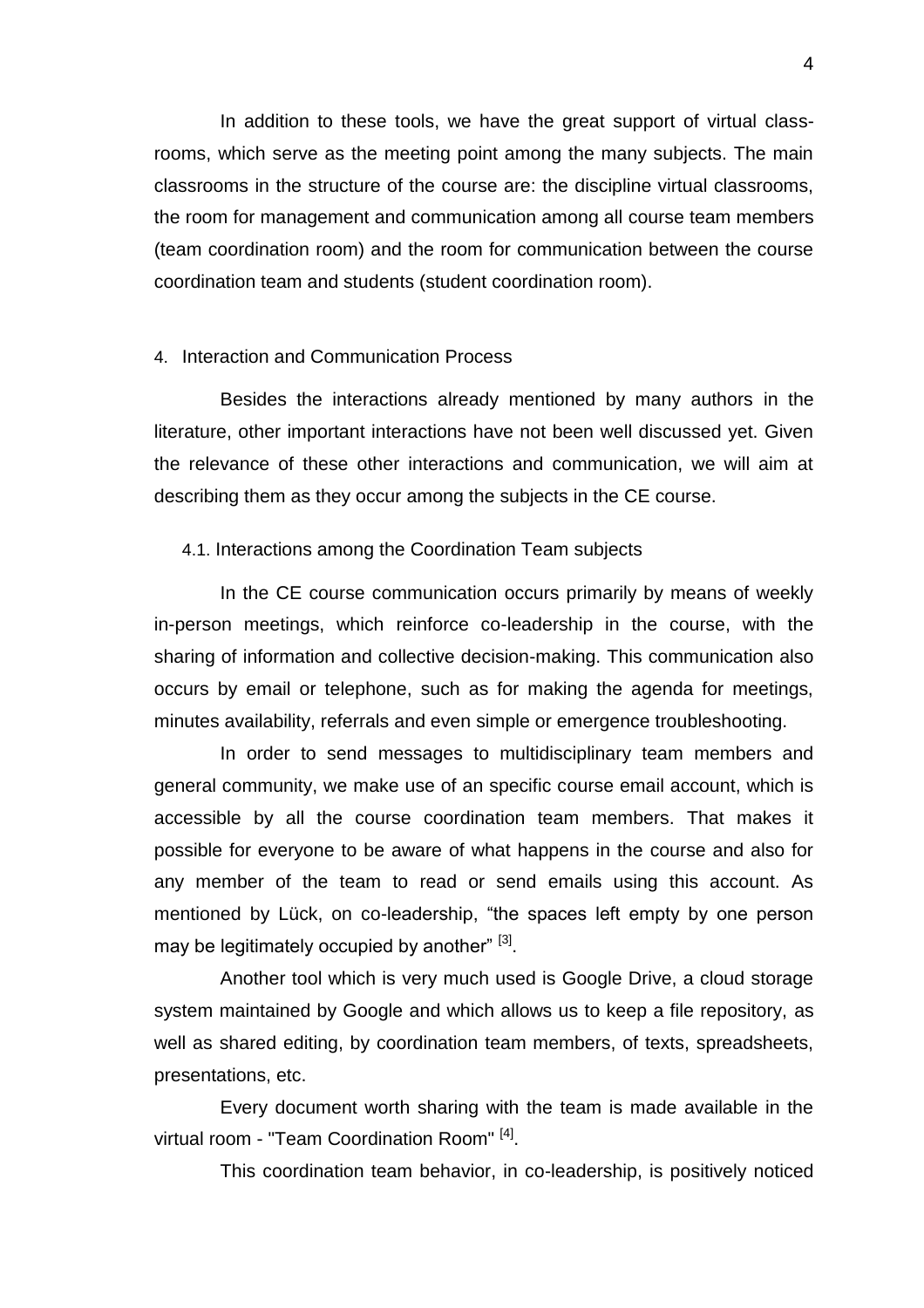by the rest of the team, as we can see below in the words of a tutor:

No one is better than anyone else, everyone is there, together. [...] It has to be this way, this is democratic management. You, taking part with others, making decisions. (tutor)

The following describes the main interactions performed:

#### 1) Coordination Team x Teachers

The main pattern of interaction between the coordination team and formation/content teachers takes place in in-person meetings for reports, directives and exchange of experiences. It is an example of shared leadership in which, as quoted by Lück  $[3]$ , the participants are free and feel at ease to act creatively, in order to achieve objectives.

When it comes to content teachers, interaction also occurs during discipline plan meetings, in which the course coordinator takes part, along with the instructional designer and the pedagogue.

The coordination team interacts with the formation teachers in in-person discipline meetings, which will be discussed ahead, via email and in the team coordination room.

From team meetings held by the course coordination demands about planning and/or revising subjects arise. That leads to other specific meetings between the instructional designer and the pedagogue, in order to discuss and recommend for the content/formation teacher possible changes and/or adaptations in his/her discipline or groups of disciplines.

The instructional designer performs, as well, meetings aimed at revising, along with the teacher or groups of teachers, the heaping of content and/or activities in the weeks of completion of the course, elaboration of interdisciplinary activities, etc. Again, shared leardership is present and brings positive results, as seen in the words of the course instructional designer (ID):

> Disciplines have become more consistent with the reality of the students. [...] sometimes students were getting overloaded with activities that did not add much. [...] Another issue that has seen much improvement was interdisciplinarity.

Besides the in-person meetings and the planning room, the instructional designer also interacts with teachers via email or telephone.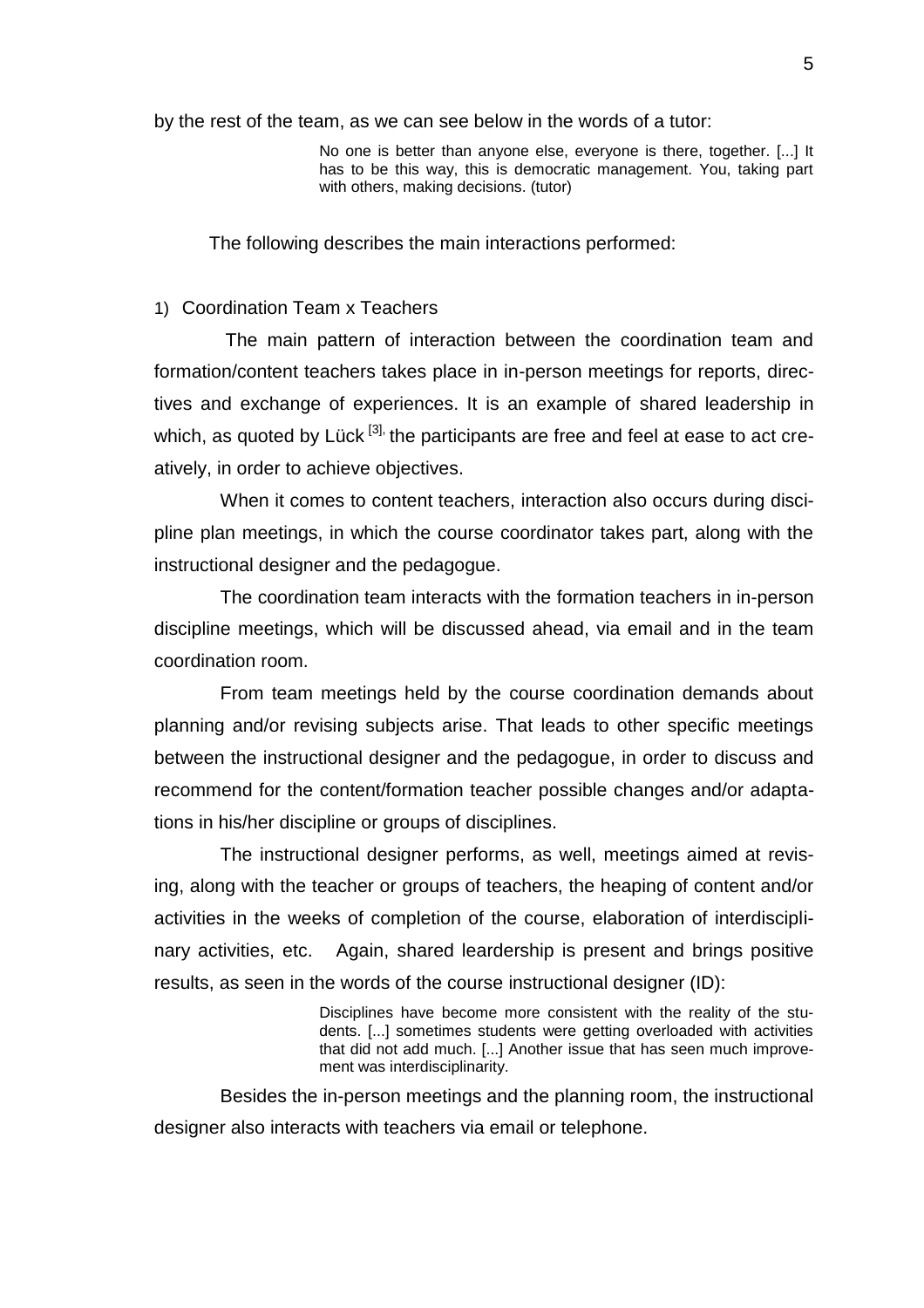### 2) Course and Tutoring Coordinators x On-Campus and Distance Tutors

Interaction among these subjects happens in many moments and in different ways. One of them is during in-person meetings, for reports, directives, reporting problems and solutions, as well as sharing experiences. Individual inperson meetings are also held when it is necessary to tackle any specific issue with a tutor, such as problems identified during his work. However, in spite of being a considerably effective solution, in-person meetings can only be held sporadically, given the need to travel, specially in the case of on-campus tutors.

Since, during the course, much specific communication and dealing with emergency situations is needed, email, telephone and messaging via Moodle have proven very useful. Another resource which is very much used is the "Team Coordination Room", where coordinators, teachers and tutors make materials available and share experiences. The importance of this space becomes clear in the words of a tutor: .

> The coordination room has helped me enormously when it comes to documents, understanding the function of a distance tutor, a on-campus tutor [...]. (tutor)

The tutoring coordinator is responsible for following up on and assessing the work done by on-campus and distance tutors besides, aiming at continuous improvement of his/her actions, giving them feedback. As mentioned by one of the tutors on assessment feedback:

> If you understand your function and how to perform, your assessment feedback will be positive. But, if the feedback tells me to pursue another path, it may be that I have misunderstood my function and that (the feedback) made me stop, rethink. (tutor)

Since in this process of interaction and monitoring tutors and the coordination itself hone their practices, we may say that it is an approach of educational leadership which, according to Lück, is centered on the formation of learning organizations and is expressed by:

> i) modeling, by making use of the example, according to the principle that "words move, but the gesture drags"; ii) monitoring, by following up on, observation, observing presence and feedback given to the work; and iii) dialogue, the opportunity for expression, building meaning together, exchanging experiences and ideas <sup>[2]</sup>.

3) Formation Teacher x Distance Tutor

The formation teacher is responsible for the implementation and quality of the teaching-learning mediation process between distance tutor and student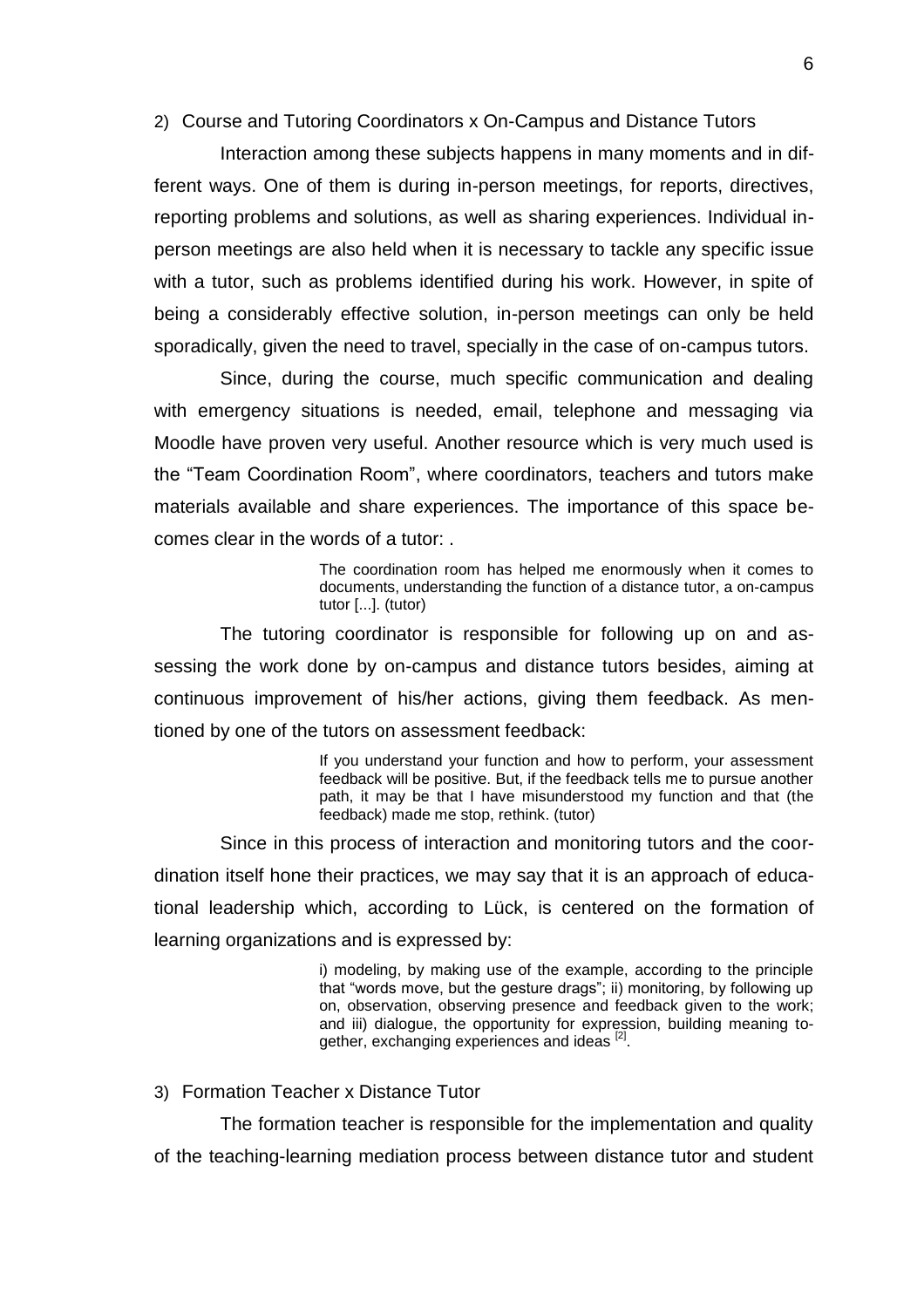in a discipline. It is the responsibility of the distance tutor to mediate the process, since s/he is the one who interacts with students, corrects their tests and answers questions. Thus, so that the teaching-learning process happens adequately, the CE course adopts strong interaction between teacher and distance tutor<sup>[5]</sup>. The tutor may provide the teacher with valuable information for content and activity improvement, by working together in shared leadership.

This interaction takes place by means of in-person or distance meetings, chats, web conferencing, emails or in the virtual coordination room. In the coordination room, each discipline has a specific forum, in which teachers and tutors, on-campus and distance, may interact by reporting good practices and problems that happened. This way they can discuss and look for solutions together. Besides, the forum may also be easily monitored by the coordination team.

The in-person meetings reinforce important aspects in the beginning, monitoring and closure of disciplines, and this is why it is necessary that at least three be held, one for each of the following moments: the initial meeting, when the course pedagogue is present, so that teaching-learning aspects be dealt with and all guidance necessary for starting the discipline be given; the intermediate meeting, when the tutoring coordinator is present, aims at discussing the development of the course, exchanging experiences on the difficulties faced and solutions adopted and giving referrals to the final stage of the discipline; and the final meeting, when the course coordinator is present, for the effective closure of the discipline and to register learning.

The effectiveness of these meetings as a moment for reflexion, exchange and dialogue can be seen in the words of a teacher:

> The meetings that have been held are excellent. I believe that you can even cooperate better with your colleagues, you can look for a different point of view on what you may have planned. [...] Having a close relationship with the person you are going to work with. There's nothing better than looking the other person in the eye, getting to know the other one a little better. (teacher)

Some teachers highlight the importance of the initial meeting, others the intermediate, but it is evident the importance given to these three moments for reflexion, exchanging experiences and looking for solutions together. In the case of CE, whose disciplines are planned and executed in an interdisciplinary way, these meetings have a positive impact on the teaching-learning process.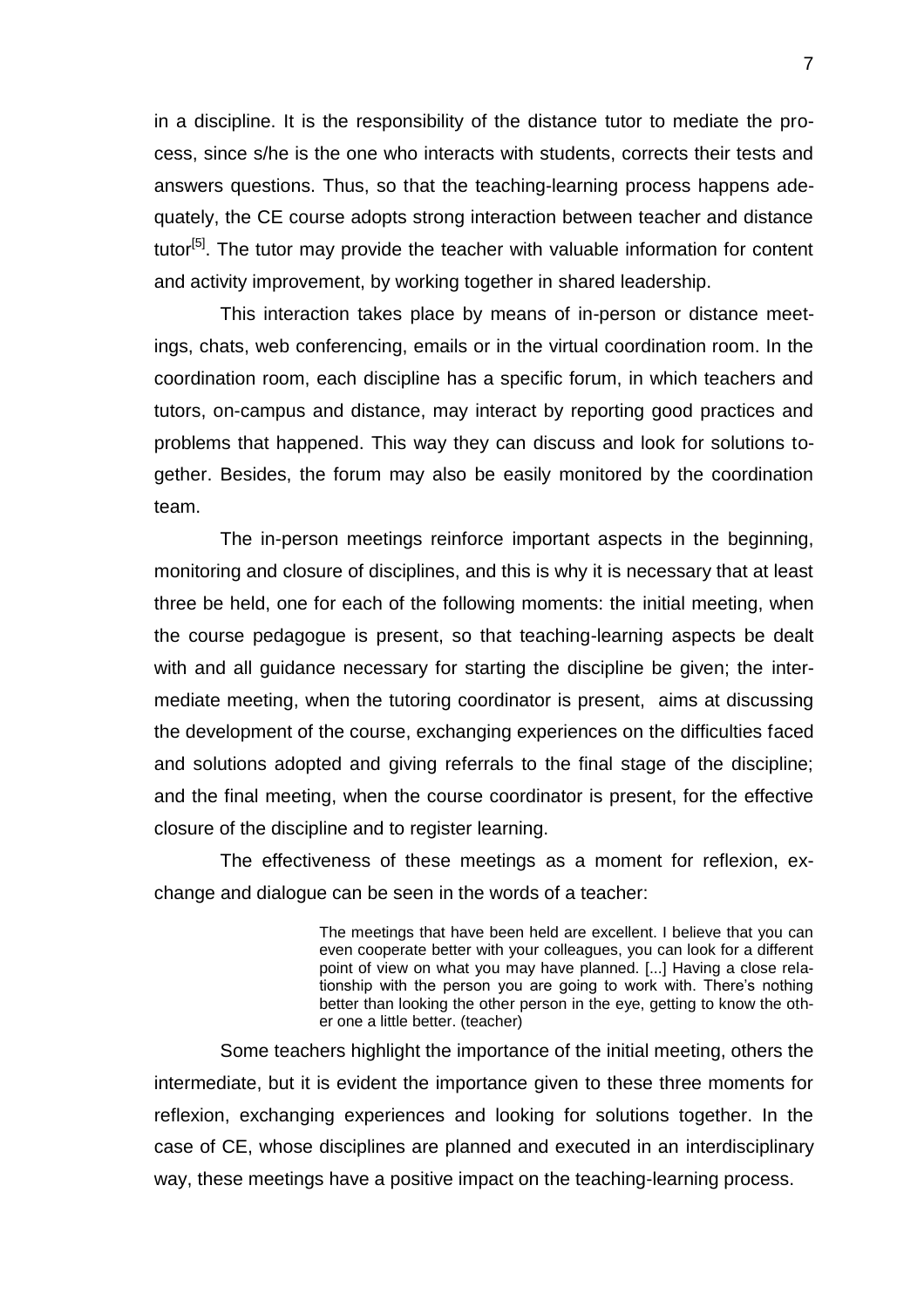During the disciplines, the formation teacher monitors the student learning development on campus by means of reports sent by distance tutors. It is also possible to monitor the work of the tutor by the access reports in the Moodle environment.

# 4) On-Campus Tutor x Distance Tutor

In the CE course, the distance tutor is a learning manager for a given discipline, while the on-campus tutor is the manager of a given campus, but not of a specific discipline. So, it is the distance tutor who possesses the specific knowledge in the discipline to help students, but it is the on-campus tutor who has in-person meetings with the students and, therefore, the one who knows them better. This work in which tutors make decisions together aiming at a common end, which is student learning, once more walks towards shared leadership.

Thus, the interaction between on-campus tutor and distance tutor is very important in order to try to avoid or, when they happen, to solve problems. The distance tutor may, for example, inform activity and evaluation dates, pass on messages by the teacher, or suggest forming study groups. The on-campus tutor may inform the distance tutor about the learning difficulties identified, the students who are not attending the campus, etc. As mentioned by an oncampus tutor:

> [...] when I met distance tutors (in person or virtually) I would pass on information about the students. [...] I'm not only the on-campus tutor, I am the distance tutor's eye, the teacher's eye, so that they here try to understand. (Tutor)

Many are the tools used for this communication: discipline forums in the team coordination room, Moodle messages, emails, chat, web confereing, etc.

#### 5) Formation Teacher x On-Campus Tutor

In reality, formation teachers communicate a lot more often with distance tutors, and these with on-campus tutors. That may cause delays in the detection and solution of problems, specially in the case of precarious work of some distance tutors. This way, it is necessary to be aware so that there is direct communication between these, and so that on-campus tutors may also col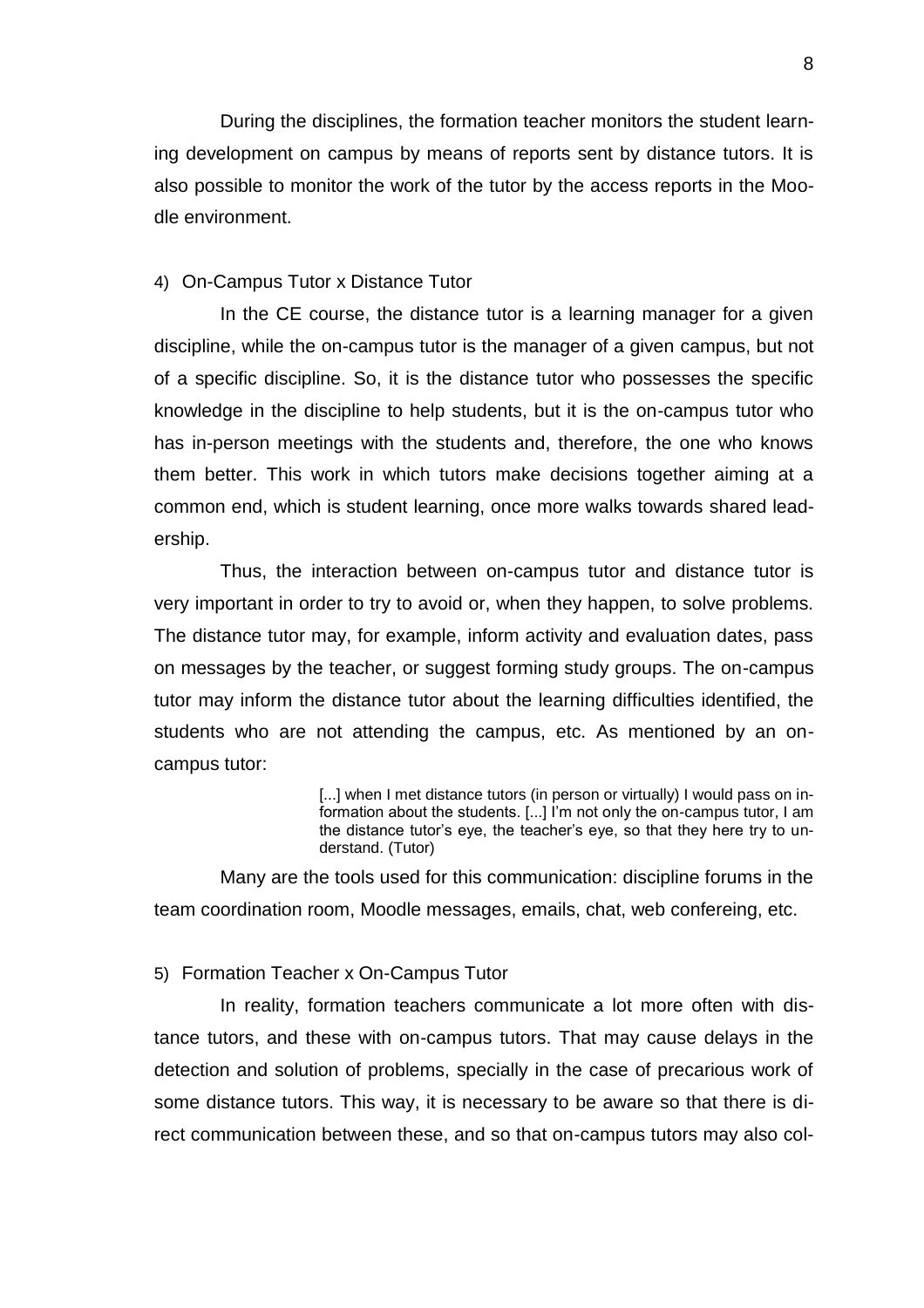laborate on decisions and necessary modifications throughout the course, in the process of shared leadership.

> [...] when it was evaluated that I did not get in touch with on-campus tutors... I did not know I was supposed to. [...] But from that moment on my practice changed completely. Today there are very few things for which I do not get in contact with the on-campus tutor.

Once again, the virtual team coordination room stands out as a means of communication, through the specific forums of the disciplines. Through these, on-campus tutors can always be aware of what is happening and step in whenever necessary. In some moments, teachers may also perform web conferences with on-campus tutors in order to provide guidance such as applying exams and on-campus activities. Moodle messaging and emails are also used. Telephone is the least used media due to the high cost of the calls, specially long distance ones.

#### 5. Conclusions

One of the many difficulties of an institution when starting to work with Distance Education is effectively establishing communication among all those involved in this process.

From the many patterns of interaction and the use of technologies, we see that the communicational dimension of education stands out as integrative and transformative action. Freire<sup>[6]</sup> states that it is essential that, for the act of communication to be effective, there is an agreement among the communicating subjects, so that one's language be understood within a meaning frame common to the other.

This is how, besides communication, aiming to establish a rich and creative dialogue among the subjects, we strive for a shared leadership, in order to look for this integrative and transformative action Freire refers to. We covet a shared, collective and committed practice, discussed by all, in order to meet the necessary dynamism while monitoring educational practice, permeated by a educational leadership, when perfecting our practices.

It is worth mentioning that, despite being distance learning courses and making use of many different technological resources for communication, such as web conferencing, chats, forums, collaborative tools, email, rooms in the vir